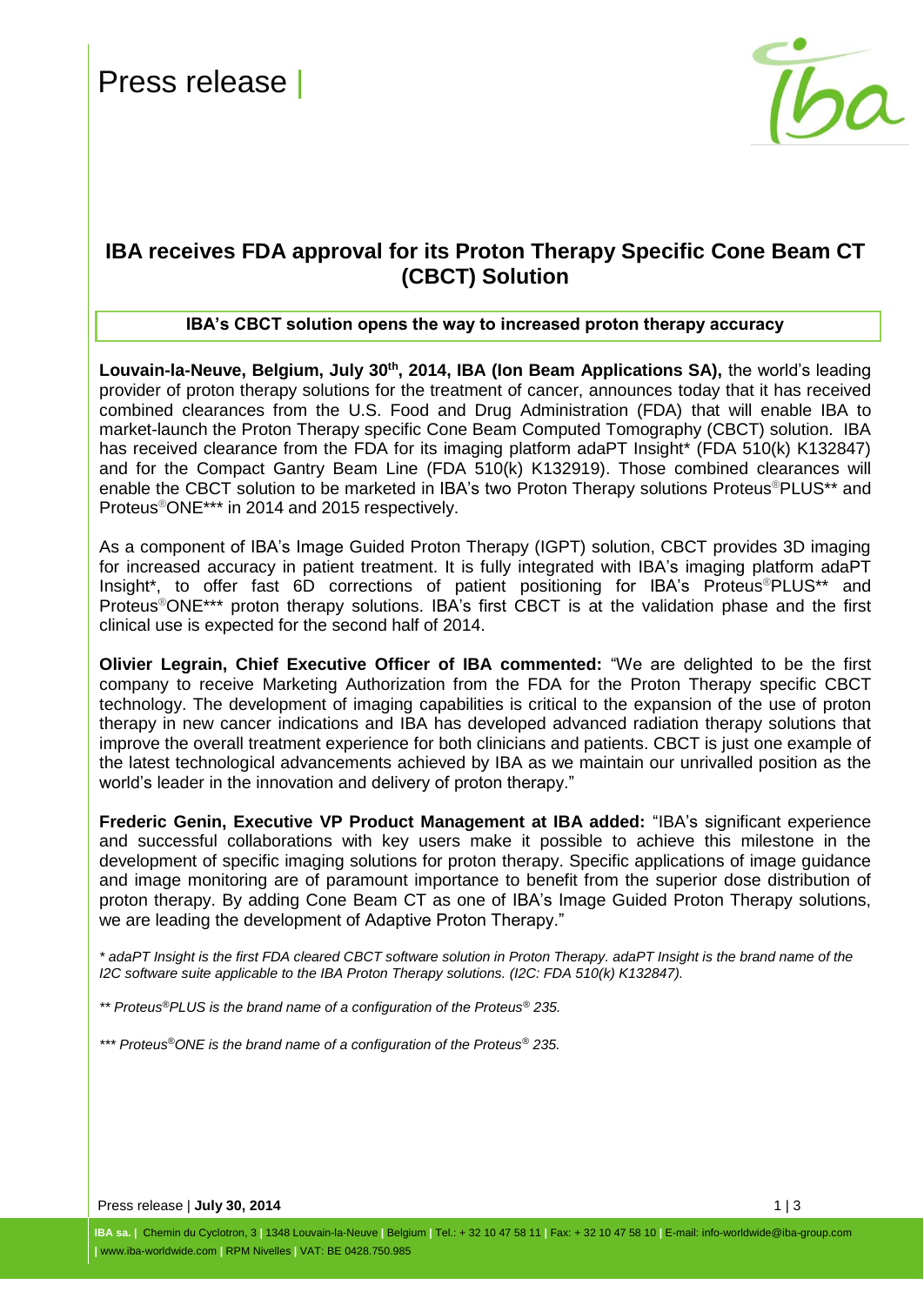# Press release



#### **Notes to Editors**

#### **About Proton Therapy**

Proton Therapy is considered the most advanced and targeted cancer treatment due to its superior dose distribution and reduced side effects. Protons deposit the majority of their effective energy within a precisely controlled range within a tumor, sparing healthy surrounding tissue. Higher doses can be delivered to the tumor without increasing the risk of side effects and long-term complications, improving patient outcomes and quality of life.

Today, more than half of proton therapy clinical facilities worldwide use IBA systems. This includes 17 proton therapy centers in operation and 12 centers under development. Over 25,000 patients have been treated with IBA equipment – more than all competitor installations combined.

#### **About IBA**

IBA (Ion Beam Applications S.A.) is a cancer diagnostics and treatment equipment company, and the worldwide technology leader in the field of proton therapy, the most advanced form of radiotherapy available today.

The Company's primary expertise lies in the development of next generation proton therapy technologies that provide oncology care providers with premium quality services and equipment. IBA's proton therapy solutions are scalable and adaptable, offering universal full scale proton therapy centers as well as next generation compact, single room systems. IBA also focuses on the development and supply of dosimetry solutions for Quality Assurance of medical equipment and increased patient safety as well as particle accelerators for medical and industrial applications.

Headquartered in Belgium and employing more than 1,000 people worldwide, IBA currently has installed systems across Europe and the US and is expanding into emerging markets. The Company is focused on building sustainable global growth for investors, providing solutions in the fight against cancer.

IBA is listed on the pan-European stock exchange EURONEXT. (IBA: Reuters IBAB.BR and Bloomberg IBAB.BB) and more information can be found at: [www.iba-worldwide.com](http://www.iba-worldwide.com/)

#### **For further information please contact:**

**IBA**

Jean-Marc Bothy Chief Financial Officer +32 10 475 890 [Investorrelations@iba-group.com](mailto:Investorrelations@iba-group.com)

Press release | **July 30, 2014** 2 | 3